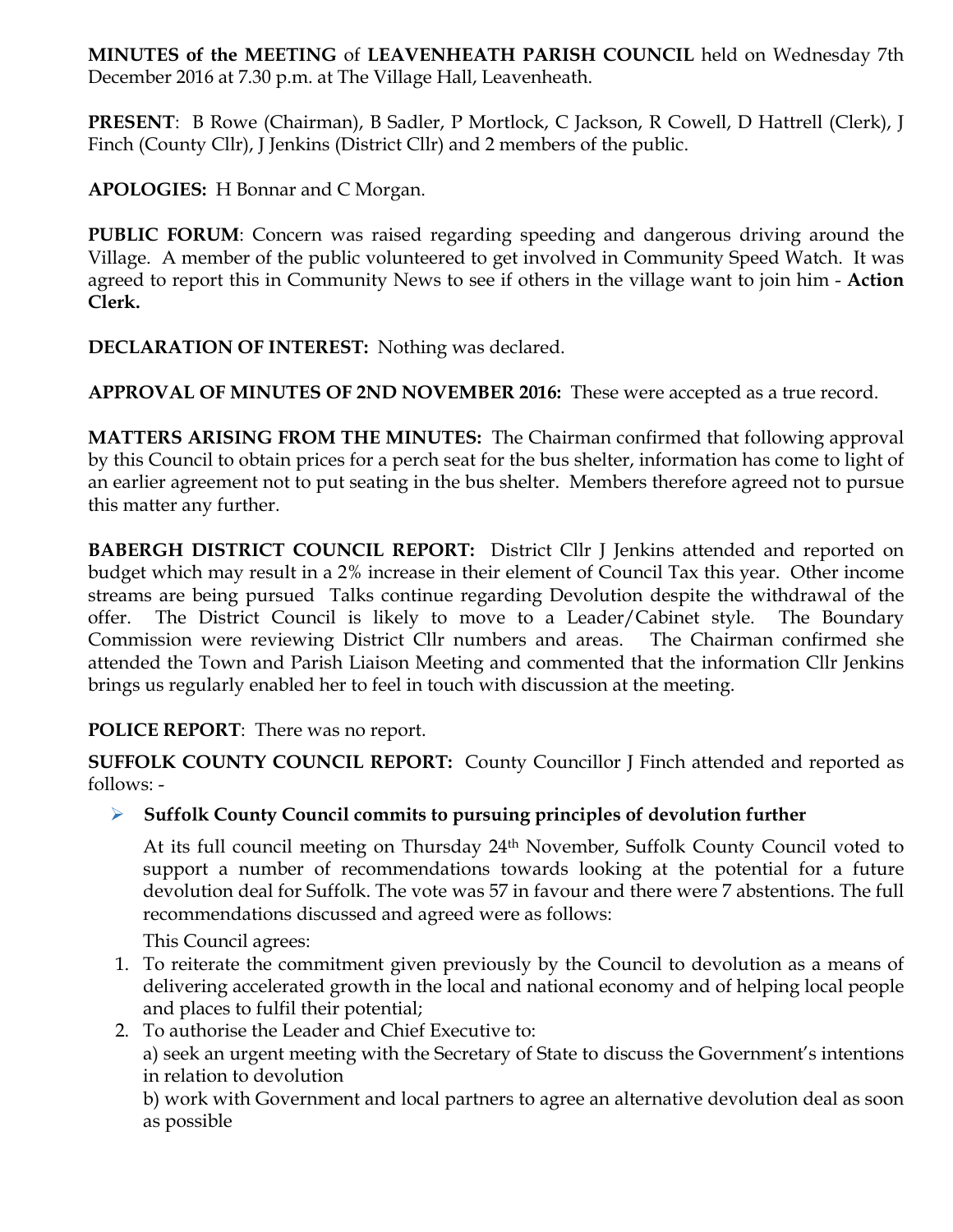3. That further reports are presented to the Council and Cabinet, as appropriate, as the devolution process progresses.

All seven other local authorities in Suffolk have voted on these recommendations – namely Ipswich, Mid Suffolk, St Edmundsbury, Babergh,Suffolk Coastal and Waveney Councils have all agreed these principles.

#### Ø **Your chance to have your say in budget setting process**

People in Suffolk are being asked to share their views on what matters most to them to inform the budget setting process.

As grant funding from central government continues to reduce, Suffolk County Council is required to make savings of **more than £46million in 2017/1**8, followed by further savings in the years after. This means the council needs to look at where it should prioritise spending and how it can make savings across the services it provides.

As part of the public engagement, people are being asked where they think Suffolk County Council should prioritise spending. The survey closes on 30 December 2016 and the budget report will be considered by the Suffolk County Council Cabinet on 24<sup>th</sup> January 2017, who will make recommendations to Full Council on 9th February 2017.

To have your say, visit www.suffolk.gov.uk/budgetsurvey2017

## Ø **Help for Family carers**

Suffolk County Council has released a new video and booklet giving an insight into what it means to be a carer.

The Council and Suffolk Artlink have worked in partnership to produce the video and booklet which bring together the stories of carers living in Suffolk. Carers have shared their advice and experiences of the carer's assessment process, their ways of coping and how this role has changed their lives.

A carer is anyone who spends a significant proportion of their time providing unpaid support to a family member, partner or friend who cannot manage without help. This can be due to illness, frailty, mental health need, substance misuse or disability.

The aim of the video and booklet, 'Talking Care' is to help further inform people about the carer's assessment and what the assessment could mean for them.

Anyone who provides unpaid care can ask for a carer's assessment from Suffolk County Council as long as the person you care for lives in Suffolk. A joint assessment for you and the person you care for can also be carried out.

To request a carer's assessment, contact Customer First by telephone on 0808 800 4005 or by email at customer.first@suffolk.gcsx.gov.uk

More information can be found on our website: https://www.suffolk.gov.uk/adult-socialcare-and-health/care-and-support-for-you-and-others/what-is-a-carer/carers-assessment/

J Finch agreed to follow up the Speedwatch enquiry. He has also agreed some further improvements to the A134 crossing place.

**CORRESPONDENCE:** The report had been issued ahead of the meeting and key areas were discussed. It was agreed not to leave our Street Lights on all night on Christmas Eve and New Years Eve - **Action Clerk to advise the County Council**.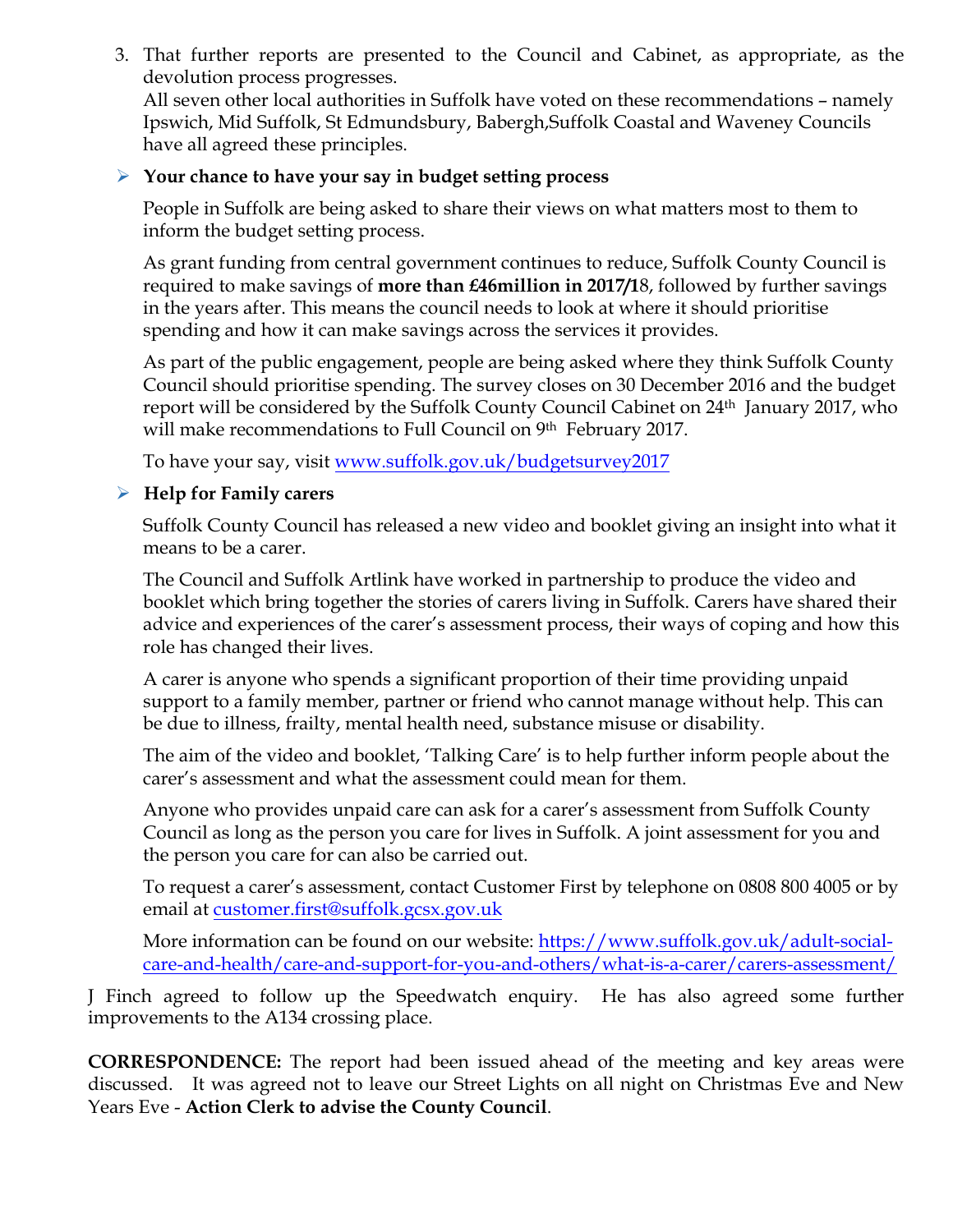#### **HIGHWAYS**: Nothing was raised.

**FINANCE:** The bank balances as at 7th December 2016 were **£27418.82** in the Community Account, **£15328.18** in the Reserve Account making a total of **£42747.00**. It was noted the Precept Form needs to be completed during January, so that will give a further meeting to finalise budget. The first draft of the Precept Working Sheet had been circulated ahead of the meeting. Input from H Bonnar was awaited as in previous years.

## **The following were authorised for payment: -**

| 1424 | 430.59  | D K Hattrell                               | Clerk's Salary          |
|------|---------|--------------------------------------------|-------------------------|
| 1425 | 101.00  | Inland Revenue                             | Clerk's ddtns & ERS NIC |
| 1426 | 165.84  | SCC - Pension ACC                          | Clerk's Pension         |
| 1427 | 1000.00 | Leavenheath Village Hall Grant for kitchen |                         |
|      |         |                                            |                         |

**Total £1697.43**

**REPORTS FROM ORGANISATIONS AND REPRESENTATIVES :** Reports were given from the Village Hall, Village Green and the Tree Wardens. No resolutions were passed in relation to these headings.

**RESERVING POLICY**: It was agreed to defer this item pending information from SALC - **Action Clerk to include as an Agenda item for January Meeting.** 

**CHURCH PATH DITCH:** A report on developments was made and the Environment Agency representative had suggested email dialog instead of a further site meeting. It was agreed for R Cowell and P Mortlock to draft a letter for the Clerk to send on behalf of this Council to the landowner **- Action.** P Mortlock agreed to investigate the new barrier installed by Anglian Water and this will form an Agenda item for January - **Action P Mortlock and Clerk**.

**IDEAS TO IMPROVE THE VILLAGE:** It was agreed Community Speed Watch comes under this category.

**REPORTS AND QUESTIONS FROM CHAIRMAN AND MEMBERS**: Peter Pratt will take over as Footpath Warden and it was agreed to write thank you letters to him and the previous Warden, Penny Easting - **Action Clerk**. R Cowell confirmed progress has been made in respect of the priority of footpath cutting. It was noted that in view of the short deadline, it was unlikely the Clerk would provide a report to LSPN this month. The Chairman will be away for the next couple of meetings.

## **The meeting closed at 8.55 p.m.**

**Planning Meeting on 7th December 2016**

**The following decision had been advised from the Planning Authority:-**